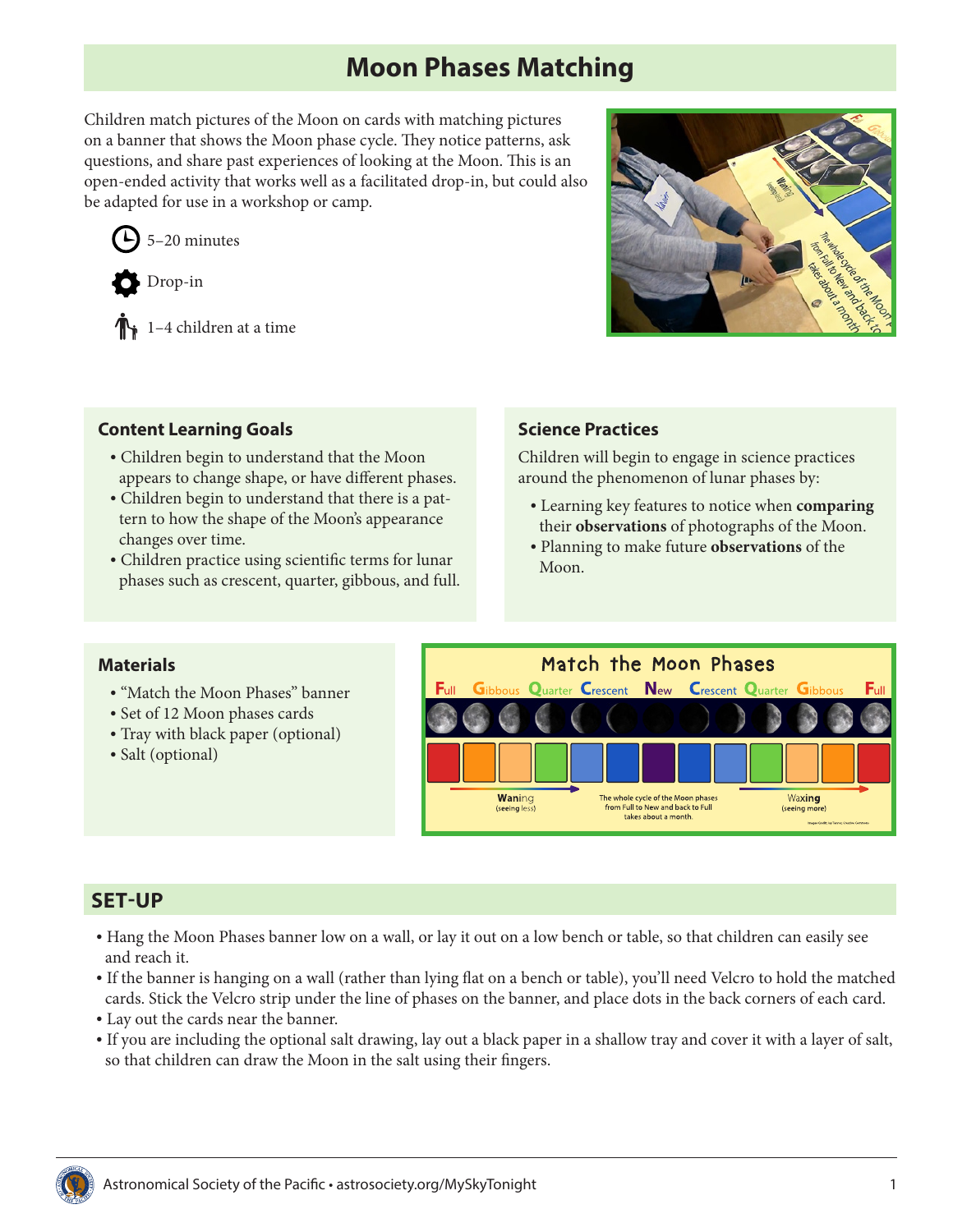# **ACTIVITY DESCRIPTION**

This activity is an opportunity to help children learn what is important to pay attention to when **observing** the Moon. By focusing their attention on the different shapes of the Moon, you are helping them move beyond just *looking* at the Moon in ways that will help them start noticing a pattern in their observations — the Moon's appearance changes in a cyclical pattern.

One starting point is for children to choose a card and try to find the match on the banner. The Moon image cards are labeled so that they can use the words as clues to help them find the matches, which may also help with early literacy skills.

#### **Inviting Children to Participate**

Children often respond positively when activities are connected to their personal experiences.

- Let's talk about a time when you saw the Moon in the sky. What did it look like? Let's find a card that looks like that. That's called a Crescent / Gibbous / Full Moon!
- Do you see an image of a Crescent / Gibbous / Full Moon on this banner? Let's match your card to a picture on the poster!
- You found the matching picture! Let's try another one! Pick another moon image. Oh, that's a Crescent / Gibbous / Full Moon! Let's find a match on the poster again.

#### **Adding Challenge**

Children can try sorting the Moon image cards instead of, or in addition to, matching the cards to the poster.

• Let's sort the Moon cards. We can try to find all the Crescent Moons. Here's one, try to find another one. And here's a Gibbous Moon, there might be more images of a Gibbous Moon, let's try to find them.

Children may be interested in thinking about connections between the activity and actual observations they can make of the Moon in the sky.

- This is what the Moon looks like today. If a daytime is Moon currently visible, suggest: You can look for it in the sky right now! Let's find the Moon image card that matches!
- This is how the Moon will look in a few days. How does this phase of the Moon look different than it looks today? Does the Moon look bigger or smaller? (Help them notice how it changes gradually).
- Talk about the full cycle taking about one month. You could use something that the child may have experienced one month ago to help them think about this timing, e.g. "Did you watch fireworks for the 4th of July? That was the last time the Moon looked big and full like it will look tonight! See if you can find the Full Moon in the sky tonight before you go to bed."

Encourage the child to look for the Moon after leaving your venue so that the inquiry about the Moon can continue. Help the child understand when to look for the Moon by connecting it to activities he or she does. For example, the Third Quarter Moon will be high in the sky around sunrise. So talk to the child about what she does in the morning and when she might look outside to see the Moon. See the Astronomical Science section on [page 5](#page-4-0) for more information about what time of day to find the Moon when it is in a certain phase.

# **EXTENSIONS**

#### **Salt Drawing**

Drawing the Moon as it appears on the banner and cards can help children focus on the details in the images. We recommend placing out one or two shallow trays lined with black paper that is covered in a layer of salt or white craft sand. Children can then use their fingers to draw the Moon as they see it in the images. The tactile sensory nature of this engaging activity might draw some children to the activity who might not otherwise show interest.



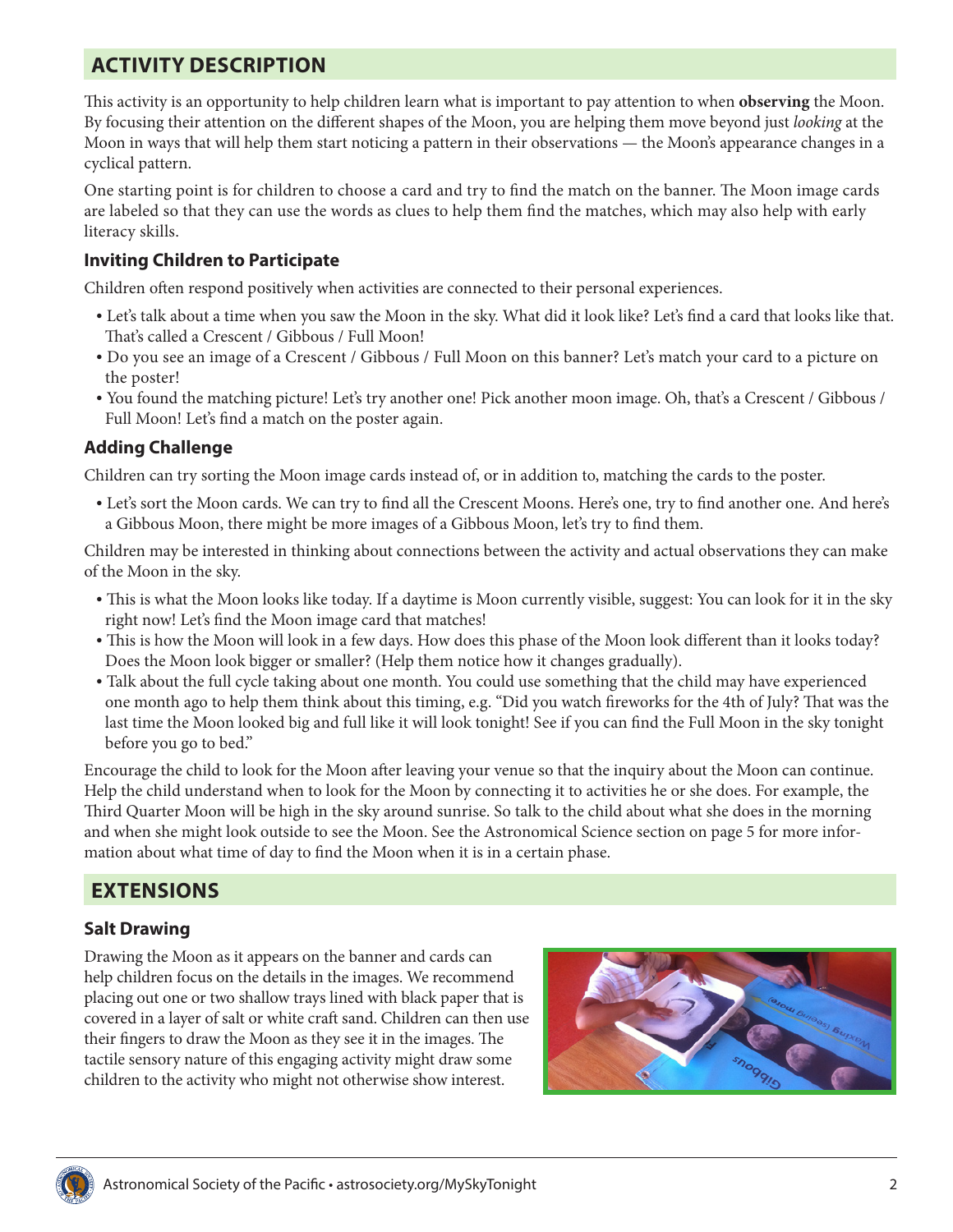#### **Moon Phase Memory Game**

Included is a print-out version of matching moon cards (see page 7–8). This set of cards is not to be used with the Match the Moon Phases main activity. After printing and cutting cards, lay all cards face down. Each player gets to turn over two cards per turn. If they turn over two of the same matching cards, this player gets to keep the cards. If not, they must turn the cards back over (face down) and either give the next player a turn or play again until all cards have been matched.

## **DEVELOPMENTALLY APPROPRIATE STRATEGIES**

Facilitators are likely to notice individual differences in children's interest in engaging with this activity. Some children may be eager to participate and immediately engage the materials in ways consistent with the goals of the activity. Others may need more explicit invitations and instructions. The "Add Challenge" tips described above are good ways to adjust the facilitation of this activity to match a child's interest and ability. The following additional DAP strategies can be used at any challenge level.

**Acknowledge:** Use *Behavior Reflections* paired with *Process Praise* to help children focus their engagement (e.g., *"You're really working hard to find the matching image on the poster."*). *Affective Reflections* can be paired with *Specific Feedback* and *Behavior Reflections* to further support and encourage children's participation (*"You found all of the Gibbous Moon cards! Your big smile shows me that you are super proud! Let's do it again with the Crescent Moon images!"*).

**Model and Give Assistance:** Help children remain positive about the activity by modeling your own strategy use. You can also aid their understanding by offering helpful cues about the meaningful differences in the moon card images (e.g., *"When I look at these Moon images, some of them look really similar to me. Hmmm. This Crescent Moon looks like a skinny banana with the light part over on this side* [point], *so I'm going to try to find a match that looks the same. Let me know if you see it before I do!"*)

## **BACKGROUND INFORMATION**

The following information about the learning sciences and astronomy is intended for the educator who will facilitate the Moon Phases Matching activity. The activity is a developmentally appropriate first step toward the children eventually understanding the concepts explained below, perhaps years later. We do not intend the educator to cover most of these concepts with the children during the activity. This information is provided to give the educator a good basic understanding of the scientific concepts that the activity is moving toward and how many children think about these topics, and preparation to answer questions from very curious children or adults.

## **LEARNING SCIENCES**

#### **Children's Thinking about the Pattern of Lunar Phases**

Though few studies have examined preschool-age children's ideas about phases of the Moon, studies of children in early elementary school can help us understand some of their early ideas about this phenomenon. My Sky Tonight researcher Dr. Julia Plummer and her colleague investigated 1st grade students' ideas about the shapes of the lunar phases and the pattern we observe them to appear in. Children's drawings of the phases of the Moon (N=26) suggested that more than half were familiar with the full Moon, half Moon, and crescent, but fewer represented the new or gibbous phases. Most of the children drew them in random or alternative patterns (77%) rather than showing a cycle of increasing or decreasing illumination (23%). When given photos of the Moon and asked to organize them according to how we would see them in the sky, children were far more likely to show a pattern of increasing or decreasing illumination (53%) and some even showed a repeating cycle (23%). However, when sorting the photos according to their phase and the amount of illumination, children often did not show consistent orientation of the phases. In other words, they would orient the phases back-to-back or sometimes 90 degrees to the phase next to it.

Yet, with a short intervention (part of a planetarium program and classroom lesson), the children improved significantly in their knowledge of different shapes of the Moon and their organization1, suggesting that it is possible for even short interventions to help students improve their conceptions of lunar phases.

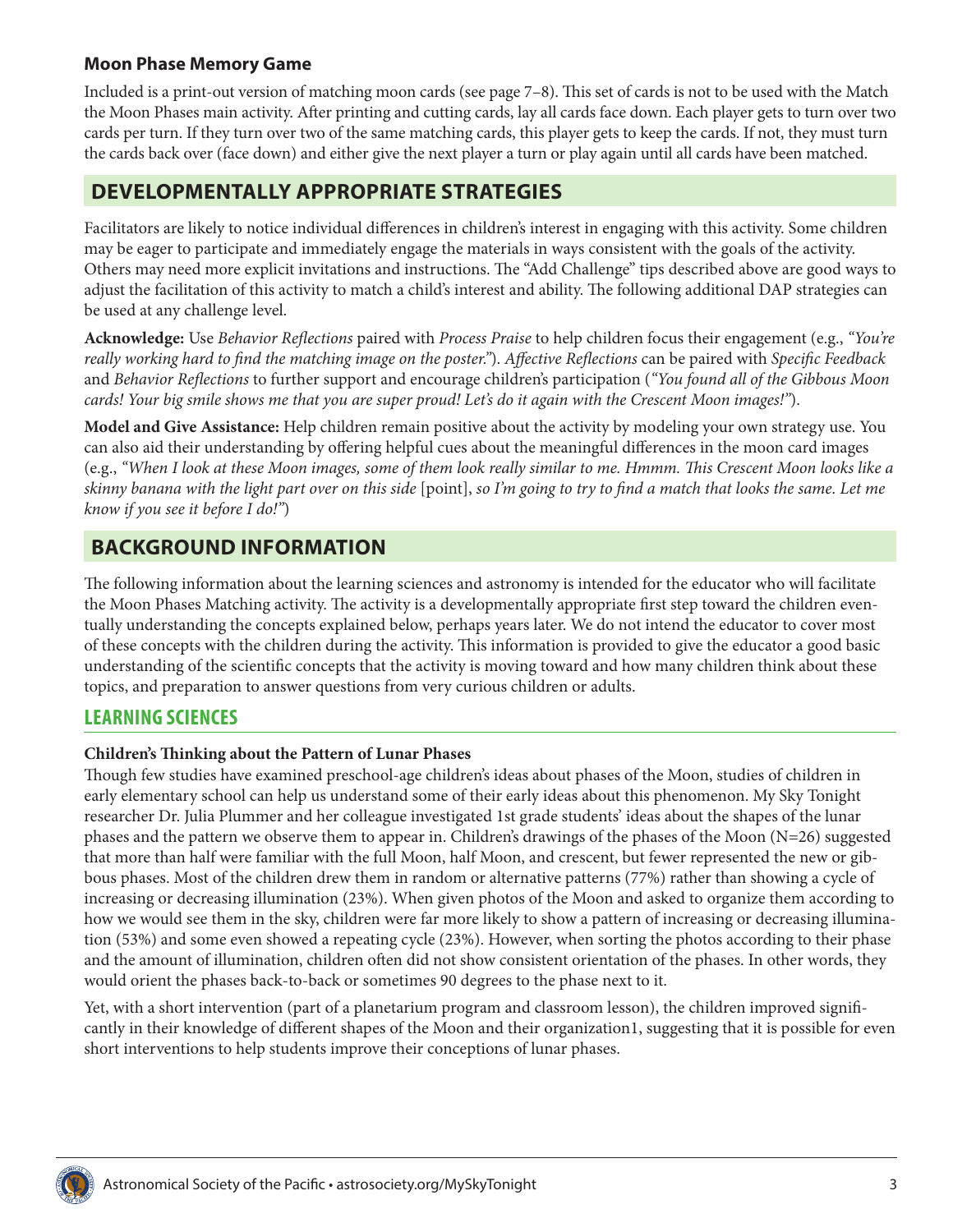#### **Children's Thinking about the Length of Lunar Cycle**

In the previously described study with 1st grade students, most children were not familiar with the length of the lunar cycle as only 27% believed that this would take about a month<sup>1</sup>. Similar to a previous study<sup>2</sup>, many students believed that the Moon can change its appearance from one phase to another in less than a single night. This may relate to children's common alternative belief that lunar phases are caused by the movement of clouds in front of the Moon<sup>3</sup>. Learning about lunar phases as a sequence of observations over time may relate to how they are also learning about general temporal sequences and regular patterns in time. Children's understanding of the concept of time develops slowly across childhood<sup>4</sup>. Though children may be using language associated with temporal patterns, including relationships such as before and after, they may not have developed full understanding of temporal concepts unless they can also demonstrate an understanding through physical manipulation of objects.

#### **Adults' Thinking about Lunar Phases**

Adults often find the phases of the Moon to be challenging as well. A study of preservice elementary teachers (N=52) found that participants often did not draw all of the phases of the Moon and many gave nonscientific drawings for half moons and gibbous moons<sup>5</sup>. Their nonscientific drawings often looked more like aspects of partial lunar eclipses and may reflect graphics used in newspapers and other media. Further, few participants were able to draw the waxing (27%) or waning cycle (17%) of the Moon's phases; even fewer presented a scientific representation of the full cycle of lunar phases (4%). This research with adults suggests that the pattern of lunar phases is non-intuitive. However, the My Sky Tonight Moon Phase Matching activity will give children an opportunity to explore their thinking about the phases of the Moon, and perhaps even inspire them to observe more closely in the future. Early exposure to the pattern of lunar phases in this activity may help children as even brief interventions can show promise for student learning $^6$ .

<sup>6</sup> Plummer, J.D. & Small, K.J. (2015). Connecting field trips to classroom learning: Using the planetarium to support students' engagement in science practices. Paper presented at the annual conference of the Great Lakes Planetarium Association, Grand Rapids, MI.



<sup>1</sup> Plummer, J.D. & Small, K.J. (2015). Connecting field trips to classroom learning: Using the planetarium to support students' engagement in science practices. Paper presented at the annual conference of the Great Lakes Planetarium Association, Grand Rapids, MI

<sup>2</sup> Plummer, J. D. (2009). Early elementary students' development of astronomy concepts in the planetarium. *Journal of Research in Science Teaching, 46* (2), 192–209.

<sup>3</sup> Baxter, J. (1989). Children's understanding of familiar astronomical events. *International Journal of Science Education, 11* (5), 502–513.

<sup>4</sup> Benson, J. (2014). The development of planning: It's about time. In S.L. Friedman & E.K. Scholnick (Eds.), *The Developmental Psychology of Planning: Why, How, and When Do We Plan?* New York: Psychology Press.

<sup>5</sup> Trundle, K. C., Atwood, R. K., & Christopher, J. E. (2006). Preservice elementary teachers' knowledge of observable moon phases and pattern of change in phases. *Journal of Science Teacher Education, 17* (2), 87–101.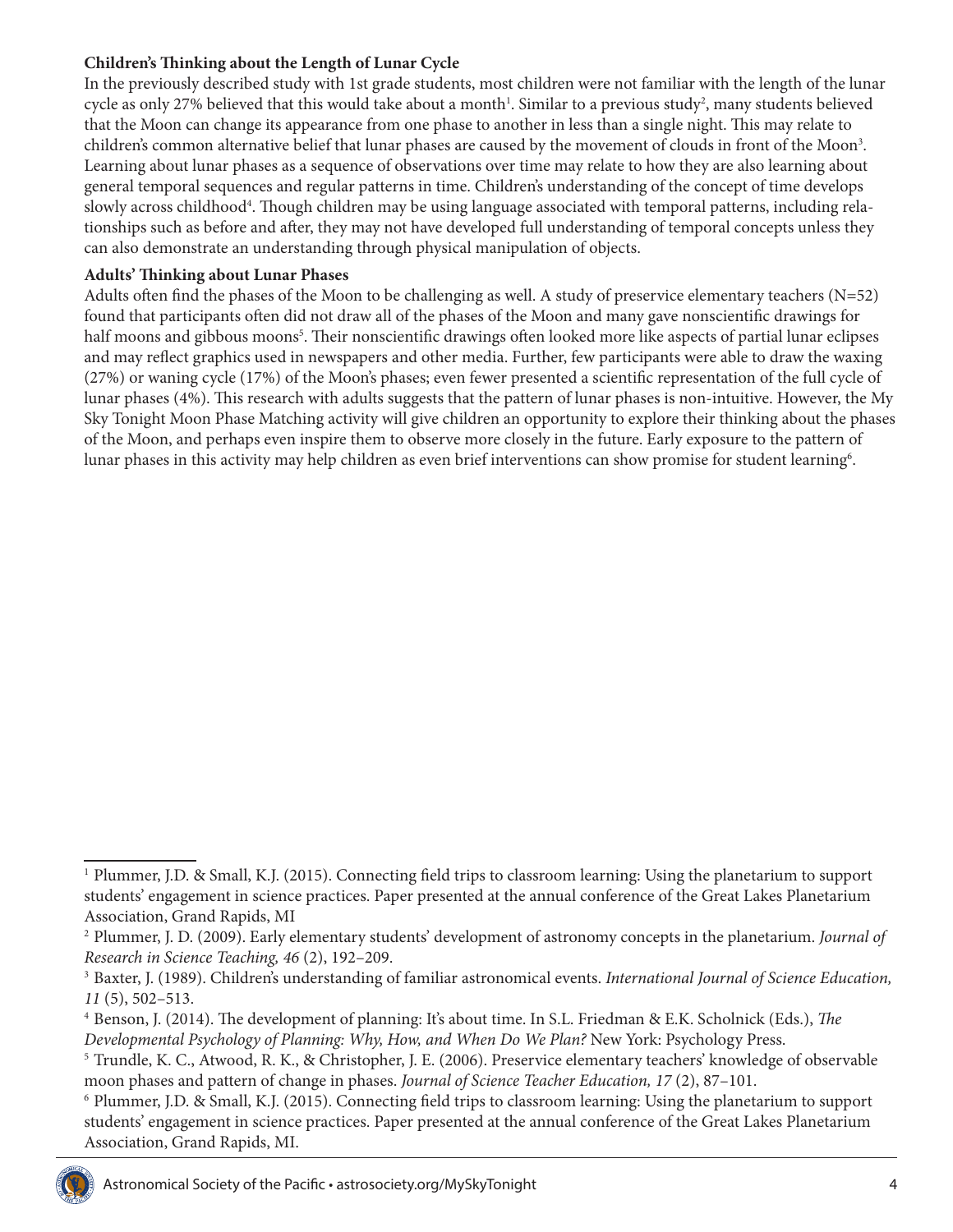## <span id="page-4-0"></span>**ASTRONOMICAL SCIENCE**

*We do not intend nor recommend that you discuss the reason for the Moon's phases with young children. This activity is about noticing that the Moon's appearance changes, and that it does so with a regular pattern. Still, it will be helpful for the educator to have a deeper understanding of the Moon's phases while facilitating this activity.*

The Moon does not make its own light, but is rather illuminated by the light of the Sun. Just like the Earth, the Moon is a sphere that always has one half lit up by the Sun (one half is light / daytime while the other half is dark / nighttime). Looking at the Moon from the Earth, we see different phases because we see different fractions of its day and night sides. For example, when we see a Full Moon, we are looking at the entire daytime side of the Moon; when we see a Crescent Moon, we are seeing most of the nighttime side of the Moon, and just a tiny sliver of the daytime side.

The best way to understand the Moon's phases is to watch how it changes over the course of a month (or several months) and record your observations. Notice where it appears in the sky each day or night, and how its appearance changes from one day to the next. As you observe these changes, consider the following:

- The phase of the Moon depends on the Moon's position relative to the Sun. As you observe the Moon, also notice the position of the Sun in the sky (or consider where it is below the horizon / on the other side of the Earth).
- The Moon rises in the east and sets in the west, just like the Sun, stars, and planets. This rising and setting is due to the Earth's 24-hour rotation.
- The Moon takes about one month to orbit the Earth.
- Because of this orbit, the Moon's position in the sky changes from one day / night to the next. The Moon appears to move about 12 degrees (the space covered in the sky by your fist held at arm's length) to the east each day, rising about 50 minutes later each day.

You can find a calendar with the phase of the Moon for each day here: <https://stardate.org/nightsky/moon>

If you know the phase of the Moon on a given day, you will know roughly what time of day it will rise and set, and when it will be high in the sky:

- **• Full Moon** rises at sunset and sets at sunrise. Night is the best time to look for the Full Moon (Moons #1 & #13) and the Gibbous Moons just before and after Full Moon (Moons #2 & #12)
- **• Waning Gibbous** (Moon # 3), **Third Quarter** (Moon #4), and **Waning Crescent** (Moons #5 & #6) are seen in the morning sky.
- **• New Moon** (Moon #7) rises and sets with the Sun and is not visible.
- **• Waxing Crescent** (Moons #8 & #9), **First Quarter** (Moon #10), and **Waxing Gibbous** (Moon #11) are seen in the afternoon and evening sky.



Many people believe that the phases are caused by clouds or by the shadow of the Earth, but neither of these are true. Again, we do not recommend that you try to explain the Moon's phases to young children, but to avoid these common misconceptions, as you discuss the images of the different phases, you can carefully choose your language, e.g. "This crescent Moon is so skinny, we are only seeing a small part of the Moon lit by the Sun." For more common misconceptions about the Moon, see:<http://moon.nasa.gov/moonmisconceptions.cfm>

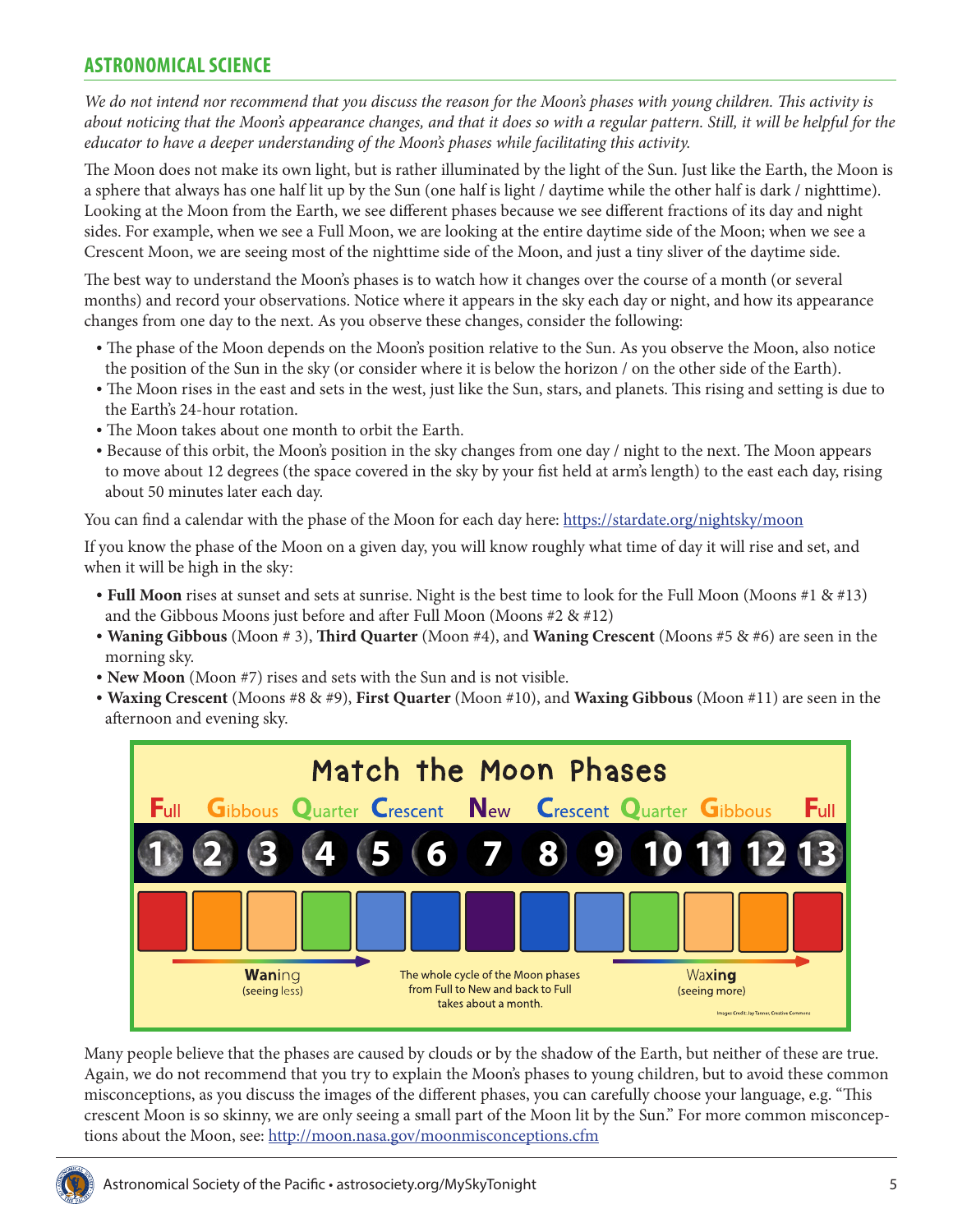To better understand the Moon's phases and why we see the Moon at different times of day and night, in addition to observing the Moon, we recommend this interactive tutorial: <http://www.calvin.edu/~lmolnar/moon/>

We also recommend trying this simple model at a time when you can see the Moon in the daytime sky: [http://nightsky.jpl.nasa.gov/download-view.cfm?Doc\\_ID=329](http://nightsky.jpl.nasa.gov/download-view.cfm?Doc_ID=329)

This model will help your own understanding of the Moon's phases, but we do not recommend using it as an activity for young children. It involves holding up a small ball, lining it up with the Moon in the daytime sky. Because the angle between the ball and Sun is the same as the angle between the Moon and Sun, the ball will have the same phase as the Moon. This only works when the Moon is visible in the daytime sky, but for many people, this model really helps to solidify their understanding of the explanation for lunar phases. The photo below shows the activity in action: the Moon in a beautiful blue Hawaiian sky with an inset of a ball illuminated by the Sun having the same "phase" as the Moon.





\*My Sky Tonight is based upon work supported by the Division of Research On Learning (DRL) of the National Science Foundation under Grant no. AISL #1217441. Any opinions, findings, and conclusions or recommendations expressed in this material are those of the authors and do not necessarily reflect the views of the National Science Foundation.

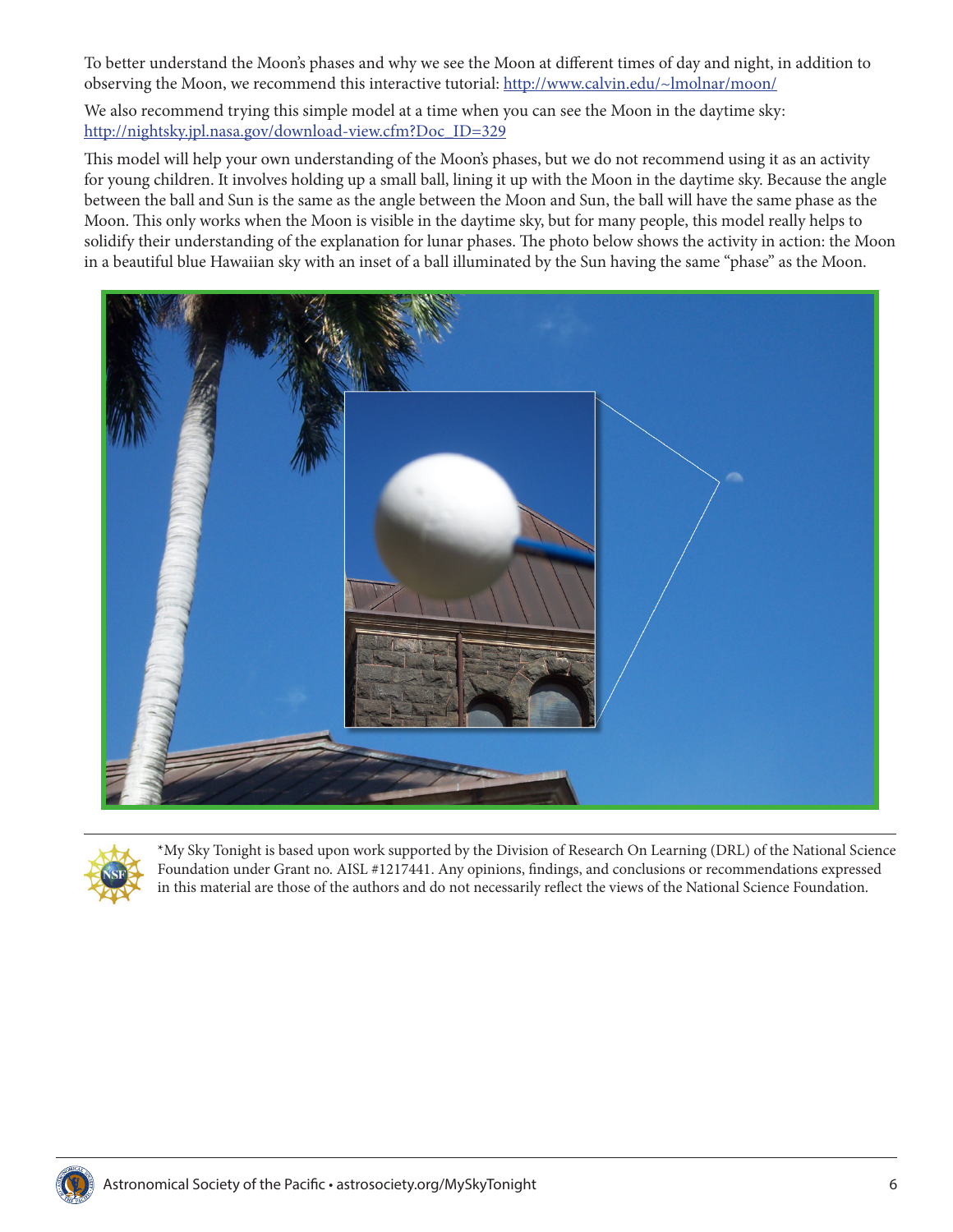